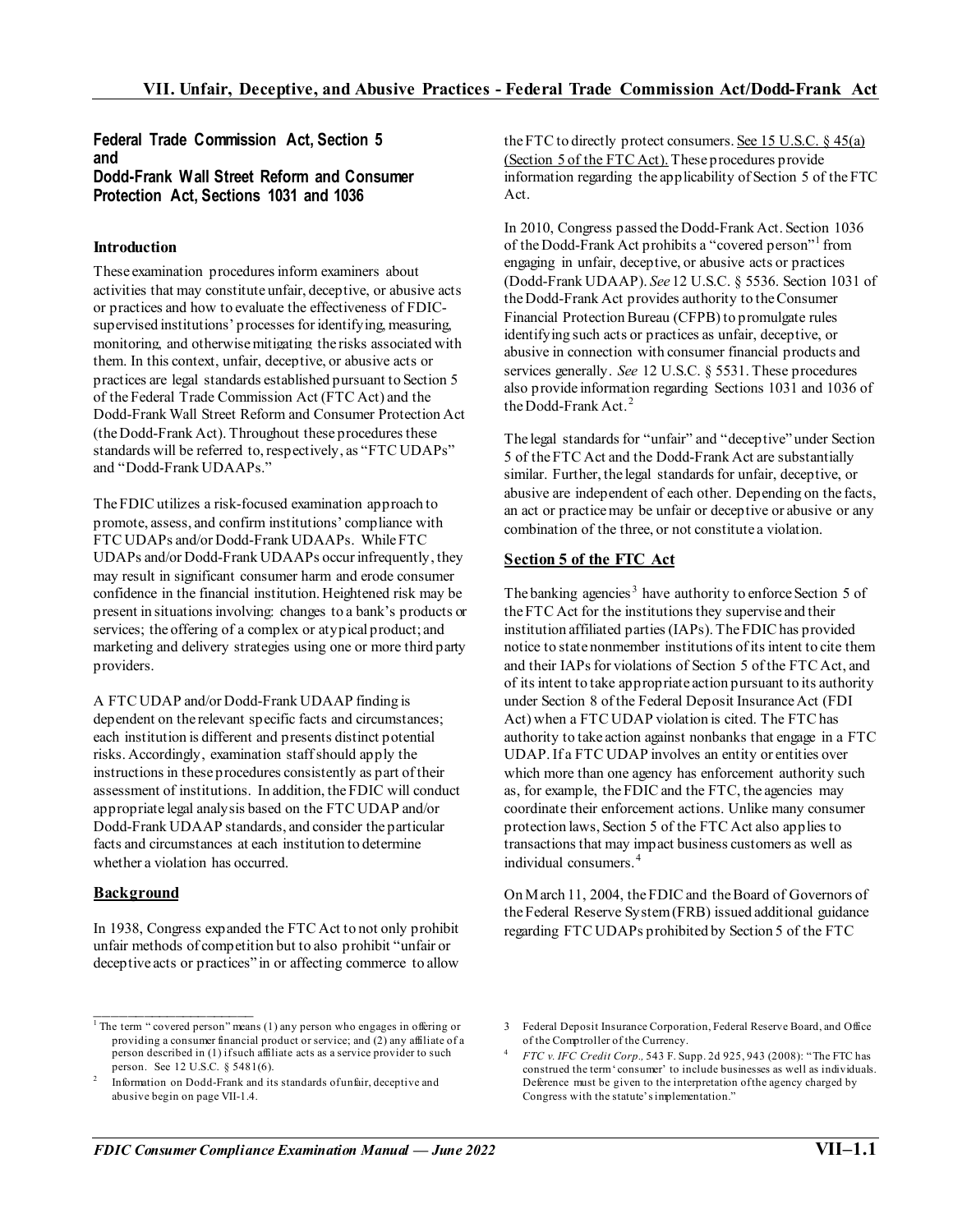Act.<sup>[5](#page-1-0)</sup> Following the release of the guidance, the FDIC issued examination procedures, which include:

- Standards used to assess whether an act or practice is unfair or deceptive
- Interplay between the FTC Act and other consumer protection statutes
- Examination procedures for determining compliance with the FTC Act standards, including risk assessment procedures that should be followed to determine if transaction testing is warranted
- Best practices for documenting a case
- Corrective actions that should be considered for violations of Section 5 of the FTC Act
- List of resources

*NOTE: In August 2014, the FDIC, FRB, CFPB, the National Credit Union Administration (NCUA), and the Office of the Comptroller of the Currency (OCC) (collectively, the Agencies) issued guidance regarding certain consumer credit practices as they relate to Section 5 of the FTC Act. The authority to issue credit practices rules under Section 5 of the FTC Act (e.g., Regulation AA, Credit Practices Rule) for banks, savings associations, and federal credit unions was repealed as a consequence of the Dodd-Frank Act.* 

*Notwithstanding the repeal of such authority, the guidance indicated that the Agencies continue to have supervisory and enforcement authority regarding unfair or deceptive acts or practices, which could include those practices previously addressed in the former credit practices rules. Such practices included: (1) the use of certain provisions in consumer credit contracts, (2) the misrepresentation of the nature or extent of cosigner liability, and (3) the pyramiding of late fees.* 

*The guidance clarifies that institutions should not construe the repeal of these rules to indicate that the unfair or deceptive practices described in these former regulations are permissible. The guidance makes clear that these practices remain subject to Section 5 of the FTC Act and Sections 1031 and 1036 of the Dodd-Frank Act.*

#### **Standards for Determining What is Unfair or Deceptive**

The legal standard for unfairness is independent of the legal standard for deception. Depending on the facts, an act or practice may be unfair, deceptive, both, or neither.

Section 5 of the FTC Act also applies to commercial transactions and businesses. In applying these statutory factors, the FDIC will identify and take action whenever it finds conduct that is unfair or deceptive, as such conduct that falls well below the high standards of business practice expected of banks and the parties affiliated with them.

FTC UDAPs may also violate other federal or state laws. However, practices that fully comply with consumer protection or other laws may still violate Section 5 of the FTC Act. For additional information, please refer to the "Relationship to Other Laws" section further in this document.

## **Unfair Acts or Practices**

The FDIC applies the same standards as the FTC in determining whether an act or practice is unfair. These standards were first stated in the FTC Policy Statement on Unfairness. An act or practice is unfair when it (1) causes or is likely to cause substantial injury to consumers, (2) cannot be reasonably avoided by consumers, and (3) is not outweighed by countervailing benefits to consumers or to competition. Congress codified the three-part unfairness test in 1994.<sup>[6](#page-1-0)</sup> Public policy may also be considered in the analysis of whether a particular act or practice is unfair. All three of the elements necessary to establish unfairness are discussed further below.

*• The act or practice must cause or be likely to cause substantial injury to consumers.*

Substantial injury usually involves monetary harm, but can also include, in certain circumstances, unquantifiable or non-monetary harm. An act or practice that causes a small amount of harm to a large number of people, or a significant amount of harm to a small number of people, may be deemed to cause substantial injury.

An injury may be substantial if it raises significant risk of concrete harm. Trivial or merely speculative harms are typically insufficient for a finding of substantial injury. Emotional impact and other more subjective types of harm will not ordinarily make a practice unfair.

#### *• Consumers must not be reasonably able to avoid the injury.*

An act or practice is not considered unfair if consumers may reasonably avoid injury. Consumers cannot reasonably avoid injury from an act or practice if it interferes with their ability to effectively make decisions or to take action to avoid injury. This may occur if material information about a product, such as pricing, is modified or withheld until after the consumer has committed to purchasing the product, so that the consumer cannot reasonably avoid the injury. It also may occur where testing reveals that disclosures do not effectively

 $\frac{1}{2}$  ,  $\frac{1}{2}$  ,  $\frac{1}{2}$  ,  $\frac{1}{2}$  ,  $\frac{1}{2}$  ,  $\frac{1}{2}$  ,  $\frac{1}{2}$  ,  $\frac{1}{2}$  ,  $\frac{1}{2}$  ,  $\frac{1}{2}$  ,  $\frac{1}{2}$  ,  $\frac{1}{2}$  ,  $\frac{1}{2}$  ,  $\frac{1}{2}$  ,  $\frac{1}{2}$  ,  $\frac{1}{2}$  ,  $\frac{1}{2}$  ,  $\frac{1}{2}$  ,  $\frac{1$ 

<span id="page-1-0"></span><sup>5</sup> See FIL-26-2004, Unfair or Deceptive Acts or Practices Under Section 5 of the Federal Trade Commission Act (March 11, 2004).

<sup>6</sup> 15 U.S.C. § 45(n).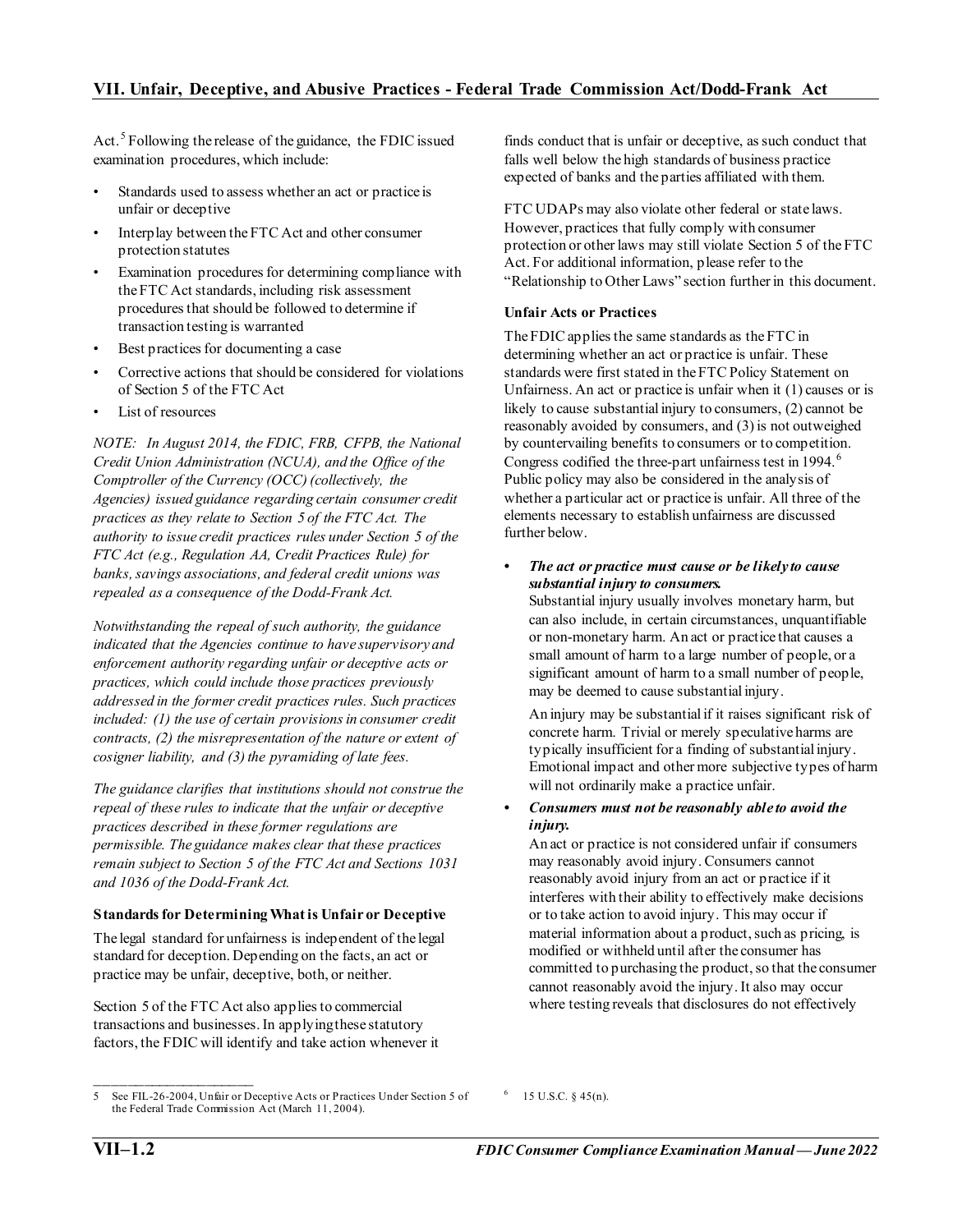explain an act or practice to consumers.<sup>[7](#page-2-0)</sup> A practice may also be unfair where consumers are subject to undue influence or are coerced into purchasing unwanted products or services.

Because consumers should be able to survey the available alternatives, choose those that are most desirable, and avoid those that are inadequate or unsatisfactory, the question is whether an act or practice unreasonably impairs the consumer's ability to make an informed decision, not whether the consumer could have made a wiser decision. In accordance with FTC case law, the FDIC will not second-guess the wisdom of particular consumer decisions. Instead, the FDIC will consider whether an institution's behavior unreasonably creates an obstacle that impairs the free exercise of consumer decision-making.

The actions that a consumer is expected to take to avoid injury must be reasonable. While a consumer could potentially avoid harm by hiring independent experts to test products in advance or bring legal claims for damages, these actions generally would be too expensive to be practical for individual consumers and, therefore, are not reasonable.

*• The injury must not be outweighed by countervailing benefits to consumers or to competition.*

To be unfair, the act or practice must be injurious in its net effects — that is, the injury must not be outweighed by any offsetting consumer or competitive benefits that are also produced by the act or practice. Offsetting consumer or competitive benefits may include lower prices or a wider availability of products and services. Nonetheless, both consumers and competition benefit from preventing unfair acts or practices because prices are likely to better reflect actual transaction costs, and merchants who do not rely on unfair acts or practices are no longer required to compete with those who do. Unfair acts or practices injure both consumers and competitors because consumers who would otherwise have selected a competitor's product are wrongly diverted by the unfair act or practice.

Costs that would be incurred for remedies or measures to prevent the injury are also taken into account in

 $\frac{1}{2}$  ,  $\frac{1}{2}$  ,  $\frac{1}{2}$  ,  $\frac{1}{2}$  ,  $\frac{1}{2}$  ,  $\frac{1}{2}$  ,  $\frac{1}{2}$  ,  $\frac{1}{2}$  ,  $\frac{1}{2}$  ,  $\frac{1}{2}$  ,  $\frac{1}{2}$  ,  $\frac{1}{2}$  ,  $\frac{1}{2}$  ,  $\frac{1}{2}$  ,  $\frac{1}{2}$  ,  $\frac{1}{2}$  ,  $\frac{1}{2}$  ,  $\frac{1}{2}$  ,  $\frac{1$ 

<span id="page-2-1"></span><span id="page-2-0"></span>The FRB's testing of certain disclosures concluded that consumers cannot reasonably avoid certain payment allocation and billing practices because disclosures fail to adequately explain these practices. See Jeanne M. Hogarth & Ellen A. Merry, *Designing Disclosures to Inform Consumer Financial Decisionmaking: Lessons Learned from Consumer Testing*, Federal Reserve Bulletin (August 2011), [https://www.federalreserve.gov/pubs/bulletin/2011/pdf/designingdisclosure](https://www.federalreserve.gov/pubs/bulletin/2011/pdf/designingdisclosures2011.pdf) [s2011.pdf\(](https://www.federalreserve.gov/pubs/bulletin/2011/pdf/designingdisclosures2011.pdf)summarizing the outcomes of consumer tests on various financial product disclosures). The FTC discusses potential ways to make electronic disclosures clear and understandable in its "Dot Com Disclosures: How to Make Effective Disclosures in Digital Advertising" (March 2013), available at [https://www.ftc.gov/sites/default/files/attachments/press-releases/ftc-staff](https://www.ftc.gov/sites/default/files/attachments/press-releases/ftc-staff-revises-online-advertising-disclosure-guidelines/130312dotcomdisclosures.pdf)[revises-online-advertising-disclosure](https://www.ftc.gov/sites/default/files/attachments/press-releases/ftc-staff-revises-online-advertising-disclosure-guidelines/130312dotcomdisclosures.pdf)[guidelines/130312dotcomdisclosures.pdf.](https://www.ftc.gov/sites/default/files/attachments/press-releases/ftc-staff-revises-online-advertising-disclosure-guidelines/130312dotcomdisclosures.pdf)

determining whether an act or practice is unfair. These costs may include the costs to the institution in taking preventive measures and the costs to society as a whole of any increased burden and similar matters.

## *Public Policy May be Considered*

Public policy, as established by statute, regulation, judicial decision, or agency determination, may be considered with all other evidence in determining whether an act or practice is unfair. Public policy considerations by themselves, however, will not serve as the primary basis for determining that an act or practice is unfair. For example, the fact that a particular lending practice violates a state law or a banking regulation may be considered as evidence in determining whether the act or practice is unfair. Conversely, the fact that a particular practice is permitted by statute or regulation may, under some circumstances, be considered as evidence that the practice is not unfair. The requirements of the Truth in Lending Act (TILA), the Truth in Savings Act (TISA), the Fair Credit Reporting Act (FCRA), or the Fair Debt Collection Practices Act (FDCPA) are examples of public policy considerations. However, an institution's compliance with another statute or regulation does not insulate the institution from liability for an unfair act or practice under Section 5 of the FTC Act. Fiduciary responsibilities under state law may clarify public policy for actions, especially those involving trusts, guardianships, unsophisticated consumers, the elderly, or minors. State statutes and regulations that prohibit FTC UDAPs are often aimed at making sure that lenders do not exploit the lack of access to mainstream banking institutions by low-income individuals, the elderly, and minorities.

## **Deceptive Acts or Practices**

A three-part test is used to determine whether a representation, omission, or practice is deceptive. This test was first laid out in the FTC Policy Statement on Deceptive Acts and Practices.<sup>[8](#page-2-0)</sup> First, the representation, omission, or practice must mislead or be likely to mislead the consumer. Second, the consumer's interpretation of the representation, omission, or practice must be reasonable under the circumstances. Third, the misleading representation, omission, or practice must be material.<sup>[9](#page-2-1)</sup> As a general matter, the standards for establishing deception are

<sup>8</sup> See [FTC Policy Statement on Deceptive Acts and Practices.](https://www.ftc.gov/system/files/documents/public_statements/410531/831014deceptionstmt.pdf)

<sup>9</sup> Se[e FTC Act Policy Statement on Deceptive Acts and Practices](https://www.ftc.gov/system/files/documents/public_statements/410531/831014deceptionstmt.pdf).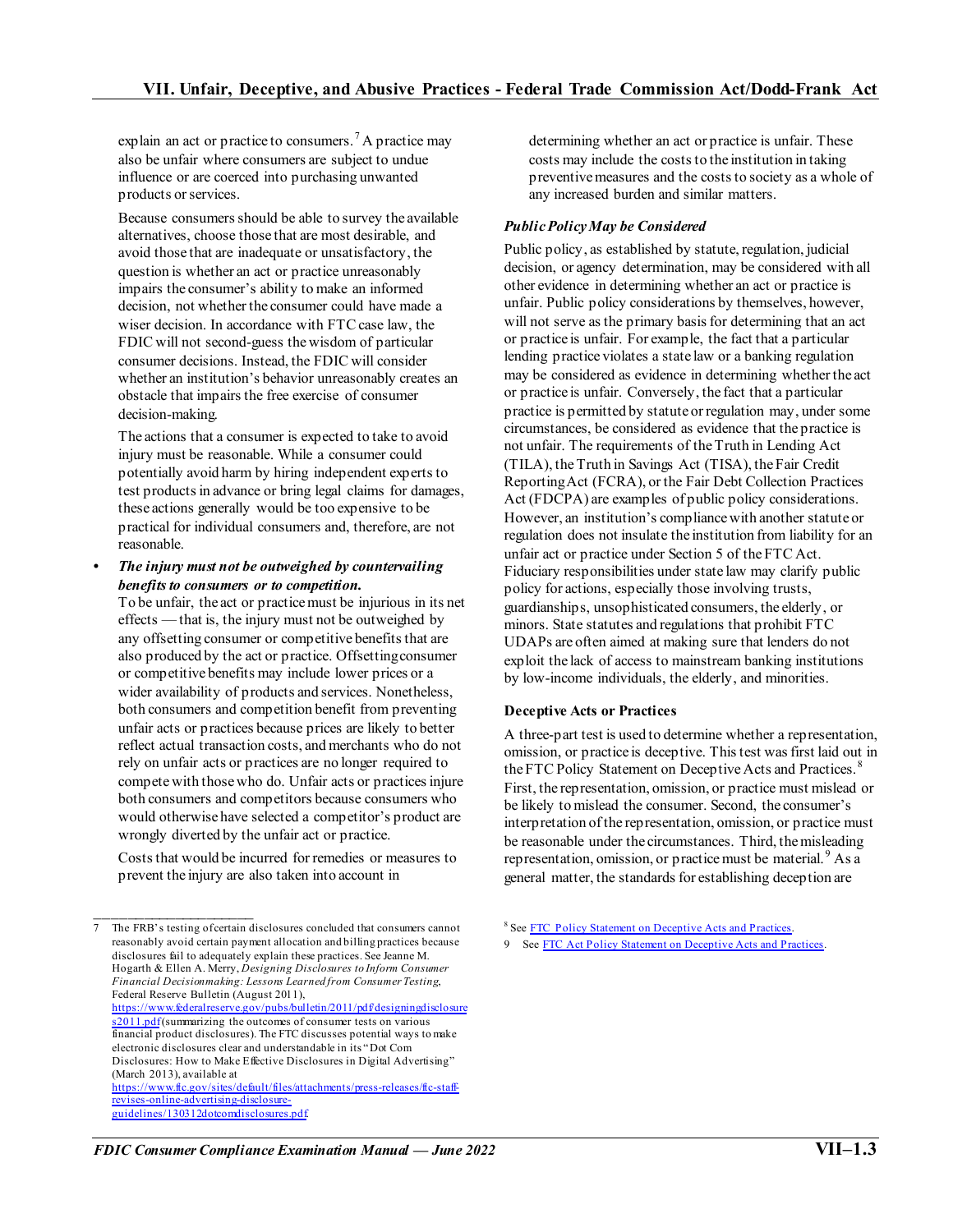less burdensome than the standards for establishing unfairness because, under deception, there is no requirement of substantial injury or the likelihood of substantial injury, or the other elements of unfairness related to consumer injury. The following discusses all three of the elements necessary to establish deception.<sup>[10](#page-3-0)</sup>

- *There must be a representation, omission, or practice that misleads or is likely to mislead the consumer.* An act or practice may be found to be deceptive if there is a representation, omission, or practice that misleads or is likely to mislead a consumer. Deception is not limited to situations in which a consumer has already been misled. Instead, an act or practice may be found to be deceptive if it is *likely to mislead* consumers. A representation may be in the form of express or implied claims or promises and may be written or oral. Omission of information may be deceptive if disclosure of the omitted information is necessary to prevent a consumer from being misled. An individual statement, representation, or omission is not evaluated in isolation to determine if it is misleading, but rather in the context of the entire advertisement, transaction, or course of dealing. Acts or practices that have the potential to be deceptive include: making misleading cost or price claims; using bait-and-switch techniques; offering to provide a product or service that is not in fact available; omitting material limitations or conditions from an offer; selling a product unfit for the purposes for which it is sold; and failing to provide promised services.
- *• The act or practice must be considered from the perspective of the reasonable consumer.*

In determining whether an act or practice is misleading, the consumer's interpretation of or reaction to the representation, omission, or practice must be reasonable under the circumstances. In other words, whether an act or practice is deceptive depends on how a reasonable member of the target audience would interpret the marketing material. When representations or marketing practices are targeted to a specific audience, such as the elderly or the financially unsophisticated, the communication is reviewed from the point of view of a reasonable member of that group.

https://www.ftc.gov/sites/default/files/attachments/press-releases/ftc-staffrevises-online-advertising-disclosure-

guidelines/130312dotcomdisclosures.pdf

If a representation conveys two or more meanings to reasonable consumers and one meaning is misleading, the representation may be deceptive. Moreover, a consumer's interpretation or reaction may indicate that an act or practice is deceptive under the circumstances, even if the consumer's interpretation is not shared by a majority of the consumers in the relevant class, so long as a significant minority of such consumers is misled.

Written disclosures may be insufficient to correct a misleading statement or representation, particularly where the consumer is directed away from qualifying limitations in the text or is counseled that reading the disclosures is unnecessary. Likewise, oral disclosures or fine print are generally insufficient to cure a misleading headline or prominent written representation. Finally, a deceptive act or practice cannot be cured by subsequent truthful disclosures.

#### *• The representation, omission, or practice must be material.*

A representation, omission, or practice is material if it is likely to affect a consumer's decision to purchase or use a product or service. In general, information about costs, benefits, or restrictions on the use or availability of a product or service is material. When express claims are made with respect to a financial product or service, the claims will be presumed to be material. While intent to deceive is not a required element of proving that an act or practice is deceptive, the materiality of an implied claim will be presumed if it can be shown that the institution intended that the consumer draw certain conclusions based upon the claim.

Claims made with knowledge that they are false will also be presumed to be material. Omissions will be presumed to be material when the financial institution knew or should have known that the consumer needed the omitted information to make an informed choice about the product or service.

### **Sections 1031 and 1036 of the Dodd-Frank Act (Dodd-Frank UDAAP)**

Title X of the Dodd-Frank Act provides exclusive supervisory

<span id="page-3-0"></span> $\frac{1}{2}$  ,  $\frac{1}{2}$  ,  $\frac{1}{2}$  ,  $\frac{1}{2}$  ,  $\frac{1}{2}$  ,  $\frac{1}{2}$  ,  $\frac{1}{2}$  ,  $\frac{1}{2}$  ,  $\frac{1}{2}$  ,  $\frac{1}{2}$  ,  $\frac{1}{2}$  ,  $\frac{1}{2}$  ,  $\frac{1}{2}$  ,  $\frac{1}{2}$  ,  $\frac{1}{2}$  ,  $\frac{1}{2}$  ,  $\frac{1}{2}$  ,  $\frac{1}{2}$  ,  $\frac{1$ 10 Clear and Conspicuous Disclosures

When evaluating the three-part test for deception, the four "Ps" should be considered: prominence, presentation, placement, and proximity. First, is the statement prominent enough for the consumer to notice? Second, is the information presented in an easy to understand format that does not contradict other information in the package and at a time when the consumer's attention is not distracted elsewhere? Third, is the placement of the information in a location where consumers can be expected to look or hear? Finally, is the information in close proximity to the claim it qualifies? More information is available at: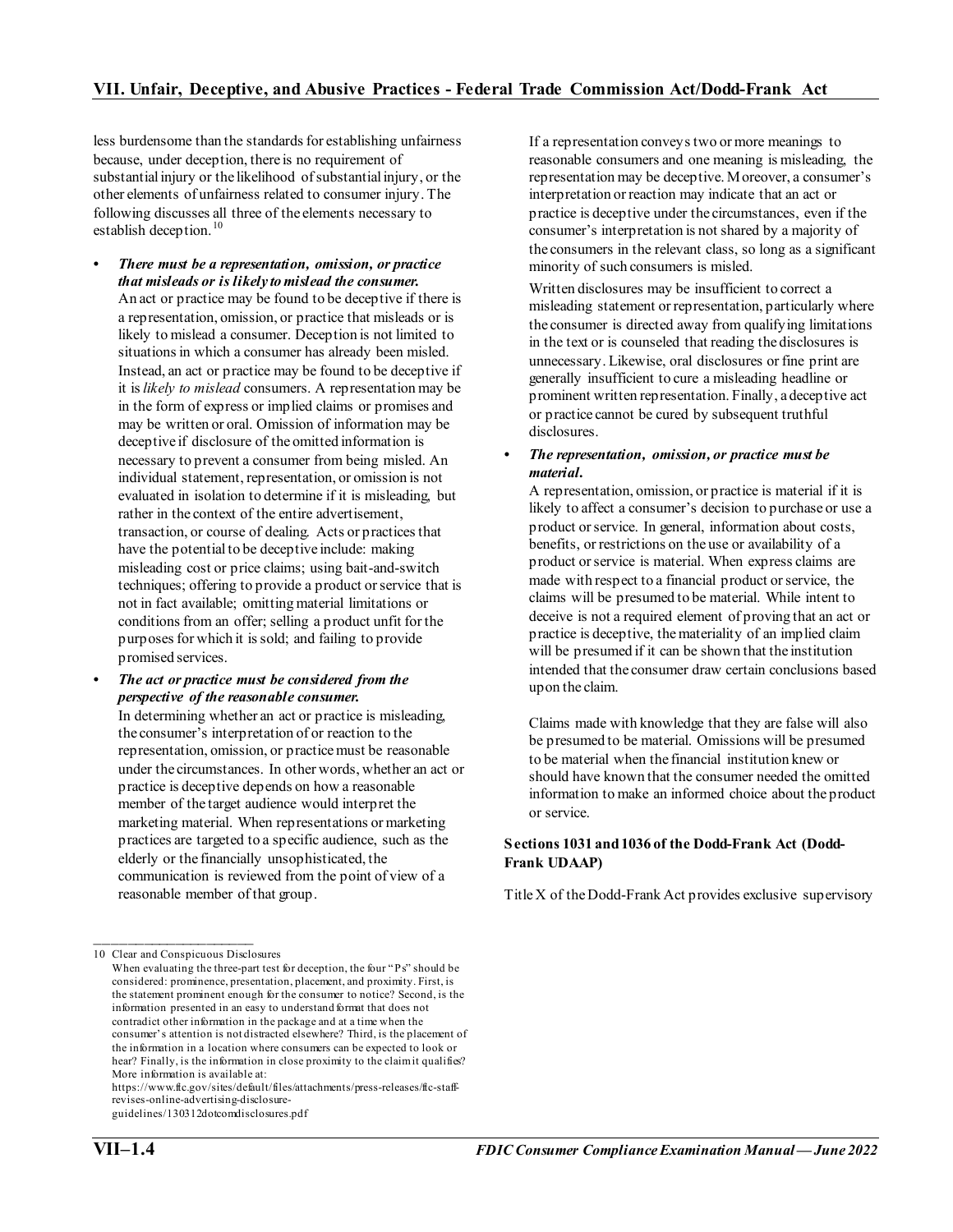authority and primary enforcement authority to the CFPB for insured depository institutions with total assets over \$10 billion for the Dodd-Frank UDAAP provisions of Sections 1031 and 1036 of the Dodd-Frank Act. [11](#page-4-0) The Dodd-Frank Act provides the FDIC with supervisory and enforcement authority for Dodd-Frank UDAAP, as well as other Federal consumer financial laws, for state, nonmember banks with total assets of  $$10$  billion or less.<sup>[12](#page-4-1)</sup> As a result of the provisions contained in the Dodd-Frank Act and Section 5 of the FTC Act, the FDIC has supervisory or enforcement authority that includes both FTC UDAP and Dodd-Frank UDAAP in certain situations.<sup>[13](#page-4-2)</sup>

The standards for determining whether an act or practice is unfair or deceptive under the Dodd-Frank Act are substantially similar to the FTC Act standards.<sup>14</sup> Section 1036 of the Dodd-Frank Act prohibits unfair, deceptive, or abusive acts and practices with respect to consumer financial products and services generally.<sup>[15](#page-4-1)</sup> An abusive act or practice is one that:

- *•* Materially interferes with the ability of a consumer to understand a term or condition of a consumer financial product or service or
- *•* Takes unreasonable advantage of:
	- o A lack of understanding on the part of the consumer of the material risks, costs, or conditions of the product or service; or
	- o The inability of the consumer to protect its interests in selecting or using a consumer financial product or service; or
	- o The reasonable reliance by the consumer on a covered person<sup>[16](#page-4-3)</sup> to act in the interests of the consumer.[17](#page-4-4)

Unlike the standards for unfair or deception under Section 5 of the FTC Act, where all prongs of the test must be met for there to be a violation, the abusive standard lays out individual, stand-alone tests to determine if an act or practice is abusive. Although abusive acts also may be unfair or deceptive, examiners should be aware that the legal standards for abusive, unfair, and deceptive are independent of each other.

## **The Role of Consumer Complaints in Identifying Unfair, Deceptive, or Abusive Acts or Practices**

Consumer complaints play a key role in the detection of a FTC UDAPs and Dodd-Frank UDAAPs. Consumer complaints

have often been an essential source of information for possible FTC UDAPs and Dodd-Frank UDAAPs and can also be an indicator of weaknesses in elements of the institution's compliance management system, such as training, internal controls, or monitoring.

While the absence of complaints does not ensure that FTC UDAPs or Dodd-Frank UDAAPs are not occurring, the presence of complaints may be a red flag indicating that a more detailed review is warranted. This is especially the case when similar complaints are received from several consumers regarding the same product or service. One of the three tests in evaluating an apparent deceptive practice is: "The act or practice must be considered from the perspective of the reasonable consumer." Consumer complaints provide a window into the perspective of the reasonable consumer.

### **Complaint Resolution Procedures**

Examiners should interview institution staff about consumer complaints and the institution's procedures for resolving and monitoring consumer complaints. Examiners should determine whether management has responded promptly and appropriately to consumer complaints. The FDIC expects institutions to be proactive in resolving consumer complaints, as well as monitoring complaints for trends that indicate potential FTC UDAP or Dodd-Frank UDAAP concerns. Institutions should centralize consumer complaint handling and ensure that all complaints are captured, whether they are made via telephone, mail, email, in person, the institution's regulator, text message, live chat, or other methods. In addition to resolving individual complaints, an institution should take action to improve its business practices and compliance management system, when appropriate. The institution's audit and/or monitoring function should also include a review of consumer complaints.

## **Sources for Identifying Complaints**

Consumer complaints can originate from many different sources. The primary sources for complaints are those received directly by the institution and those received by the FDIC National Center for Consumer and Depositor Assistance Consumer Response Unit (Consumer Response Unit). Secondary sources for complaints include State Attorneys General or Banking Departments, the Better Business Bureau, the FTC's Consumer Sentinel database, the CFPB's Consumer Complaint Database, consumer complaint boards, and web blogs. In many cases, complaints have been identified through

 $\frac{1}{2}$  ,  $\frac{1}{2}$  ,  $\frac{1}{2}$  ,  $\frac{1}{2}$  ,  $\frac{1}{2}$  ,  $\frac{1}{2}$  ,  $\frac{1}{2}$  ,  $\frac{1}{2}$  ,  $\frac{1}{2}$  ,  $\frac{1}{2}$  ,  $\frac{1}{2}$  ,  $\frac{1}{2}$  ,  $\frac{1}{2}$  ,  $\frac{1}{2}$  ,  $\frac{1}{2}$  ,  $\frac{1}{2}$  ,  $\frac{1}{2}$  ,  $\frac{1}{2}$  ,  $\frac{1$ <sup>11</sup> 12 U.S.C. § 5531; 12 U.S.C. § 5536.

<span id="page-4-3"></span><span id="page-4-1"></span><span id="page-4-0"></span> $^{12}$  The Dodd-Frank Act provided the FDIC backup enforcement authority with respect to Dodd-Frank UDAAP over FDIC-supervised institutions with total assets over \$10 billion.

<span id="page-4-4"></span><span id="page-4-2"></span><sup>&</sup>lt;sup>13</sup> The FDIC also has the authority to enforcement any federal law or regulation under the general grant of authority provided by Section 8 of the Federal Deposit Insurance Corporation Act, 12 U.S.C. § 1818.

<sup>14</sup> See 12 U.S.C. § 5531.

<sup>&</sup>lt;sup>15</sup> See 12 U.S.C. § 5536.

<sup>&</sup>lt;sup>16</sup> The term " covered person" means (1) any person who engages in offering or providing a consumer financial product or service; and (2) any affiliate of a person described in (1) if such affiliate acts as a service provider to such person. See 12 U.S.C. § 5481(6).

<sup>&</sup>lt;sup>17</sup> See 12 U.S.C. § 5531(d)(1)-(2).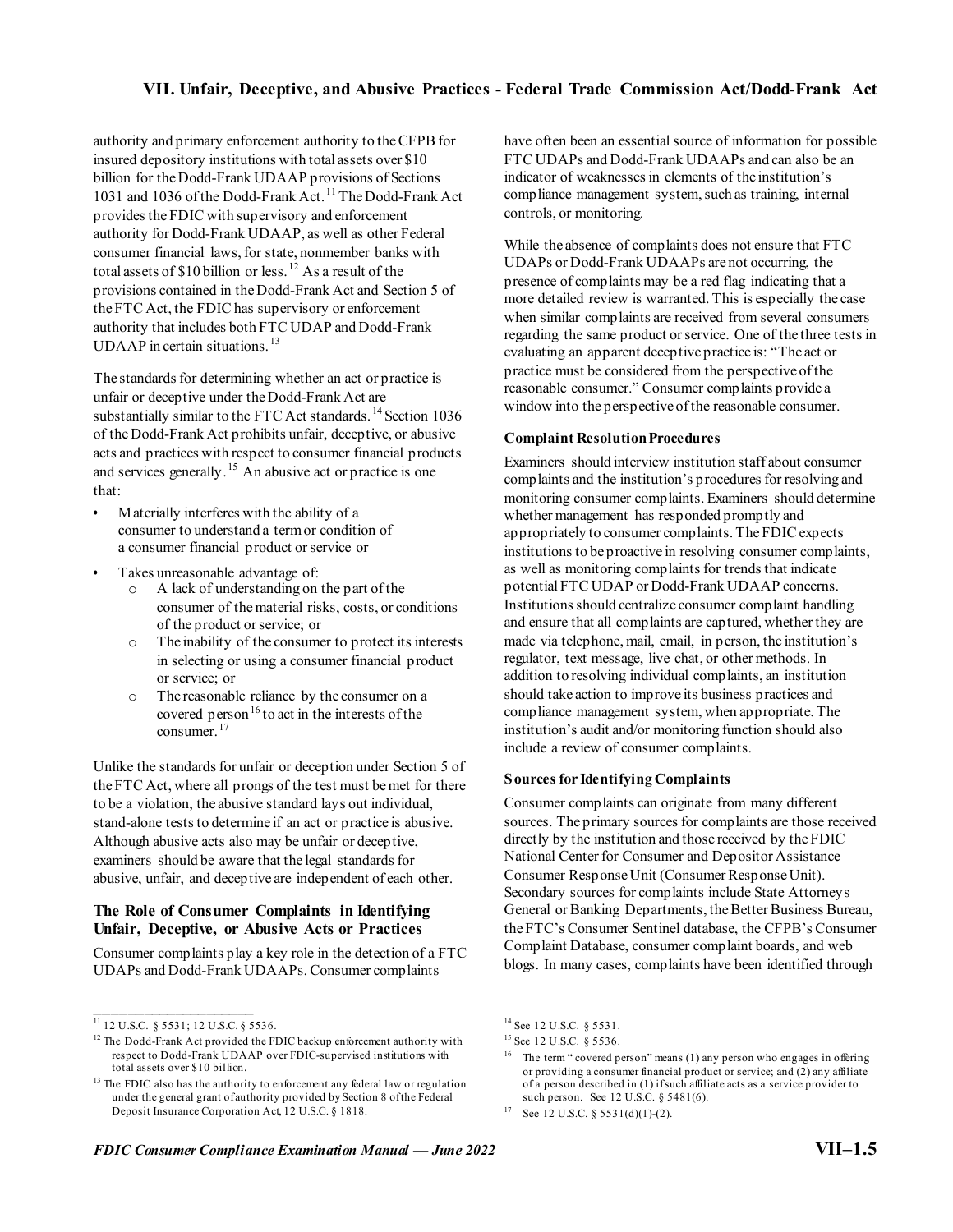simple Internet searches with the institution's name or particular product or service that it offers. At times, former employees may post complaints. These can be an important information source. For institutions that have significant thirdparty relationships, complaints may have been directed to the third party, rather than to the institution. Examiners should determine if the institution is provided with copies of complaints received by third parties. If they are not, this would be a red flag and should be examined further.

### **Analyzing Complaints**

Examiners should consider conducting transaction testing when consumers repeatedly complain about an institution's product or service. However, even a single complaint may raise valid concerns that would warrant transaction testing. Complaints that allege misleading or false statements, missing disclosure information, excessive fees, inability to reach customer service, or previously undisclosed charges may indicate a possible FTC UDAP or Dodd-Frank UDAAP.<sup>[18](#page-5-0)</sup>

If a large volume of complaints exists, examiners should create a spreadsheet that details the complainant, date, source (i.e., institution, website, etc.), product or service involved, summary of the issue, and action taken by the institution. The spreadsheets can then be used to identify trends by type of product or issue. The Consumer Response Unit can be of assistance during this process by creating spreadsheets for complaints that were received by the FDIC.

When reviewing complaints, examiners should look for trends. While a large volume of complaints may indicate an area of concern, the number of complaints alone is not dispositive of whether a potential FTC UDAP or Dodd-Frank UDAAP exists. Conversely, a small number of complaints does not undermine the seriousness of the allegations that are raised. If even a single complaint raises valid concerns relative to a FTC UDAP or Dodd-Frank UDAAP, a more thorough review may be warranted. It is important to focus on the issues raised in the complaints and the institution's responses, and not just on the number of complaints.

Note also that high rates of chargebacks or refunds regarding a product or service can be indicative of potential FTC UDAP or Dodd-Frank UDAAP violations. This information may not appear in the consumer complaint process.

When reviewing complaints, also look for any complaints lodged against subsidiaries, affiliates, third-parties, and affinity groups regarding activities that involve the institution, a product offered through the institution, or a product offered

using the institution's name. While the institution may not be actively involved in the activity, if it is a branded product or product offered through a third-party relationship, the institution can be held responsible and face the same risks as if the activity was housed within the institution.*In re Columbus Bank and Trust Company, First Bank of Delaware, First Bank and Trust (Brookings, South Dakota), and CompuCredit Corporation*[19](#page-5-0) is an example of where complaints against a third-party directly related to the institutions and the institutions were held accountable for the activities of the third-party.

## **Relationship to Other Laws**

Unfair, deceptive, or abusive acts or practices that violate the FTC Act or the Dodd-Frank Act may also violate other federal or state laws. These include, but are not limited to, TILA, TISA, the Equal Credit Opportunity Act (ECOA), the Fair Housing Act (FHA), the FDCPA, the FCRA, and laws related to the privacy of consumer financial information. On the other hand, certain practices may violate the FTC Act or the Dodd-Frank Act while complying with the technical requirements of other consumer protection laws. Examiners should consider both possibilities. The following laws may warrant particular attention in this regard:

## *Truth in Lending Act (TILA)*

Pursuant to TILA, creditors must "clearly and conspicuously" disclose the costs and terms of credit. An act or practice that does not comply with these provisions of TILA may also violate the FTC Act or the Dodd-Frank Act. Conversely, a transaction that is in technical compliance with TILA may nevertheless violate the FTC Act or the Dodd-Frank Act. For example, an institution's credit card advertisement may contain all the required TILA disclosures, but limitations or restrictions that are obscured or inadequately disclosed may be considered a FTC UDAP or Dodd-Frank UDAAP.

## *Truth in Savings Act (TISA)*

19 Available a[t http://www.fdic.gov](http://www.fdic.gov/).

TISA requires depository institutions to provide interest and fee disclosures for deposit accounts so that consumers may compare deposit products. TISA also provides that advertisements cannot be misleading or inaccurate or misrepresent an institution's deposit contract. As with TILA, an act or practice that does not comply with these provisions may also violate the FTC Act or the Dodd-Frank Act, but transactions that are in technical compliance with TISA may still be considered as unfair, deceptive, or abusive. For example, consumers could be misled by advertisements of "guaranteed" or "lifetime" interest rates when the creditor or

 $\frac{1}{2}$  ,  $\frac{1}{2}$  ,  $\frac{1}{2}$  ,  $\frac{1}{2}$  ,  $\frac{1}{2}$  ,  $\frac{1}{2}$  ,  $\frac{1}{2}$  ,  $\frac{1}{2}$  ,  $\frac{1}{2}$  ,  $\frac{1}{2}$  ,  $\frac{1}{2}$  ,  $\frac{1}{2}$  ,  $\frac{1}{2}$  ,  $\frac{1}{2}$  ,  $\frac{1}{2}$  ,  $\frac{1}{2}$  ,  $\frac{1}{2}$  ,  $\frac{1}{2}$  ,  $\frac{1$ 

<span id="page-5-0"></span><sup>18</sup> *See* [Supervisory Insights FDIC, Supervisory Insights, Winter 2006, Vol. 3,](https://www.fdic.gov/regulations/examinations/supervisory/insights/siwin06/siwin06.pdf) Issue 2, Chasing the Asterisk: A Field Guide to Caveats, Exceptions, Material Misrepresentations, and Other Unfair or Deceptive Acts or Practices.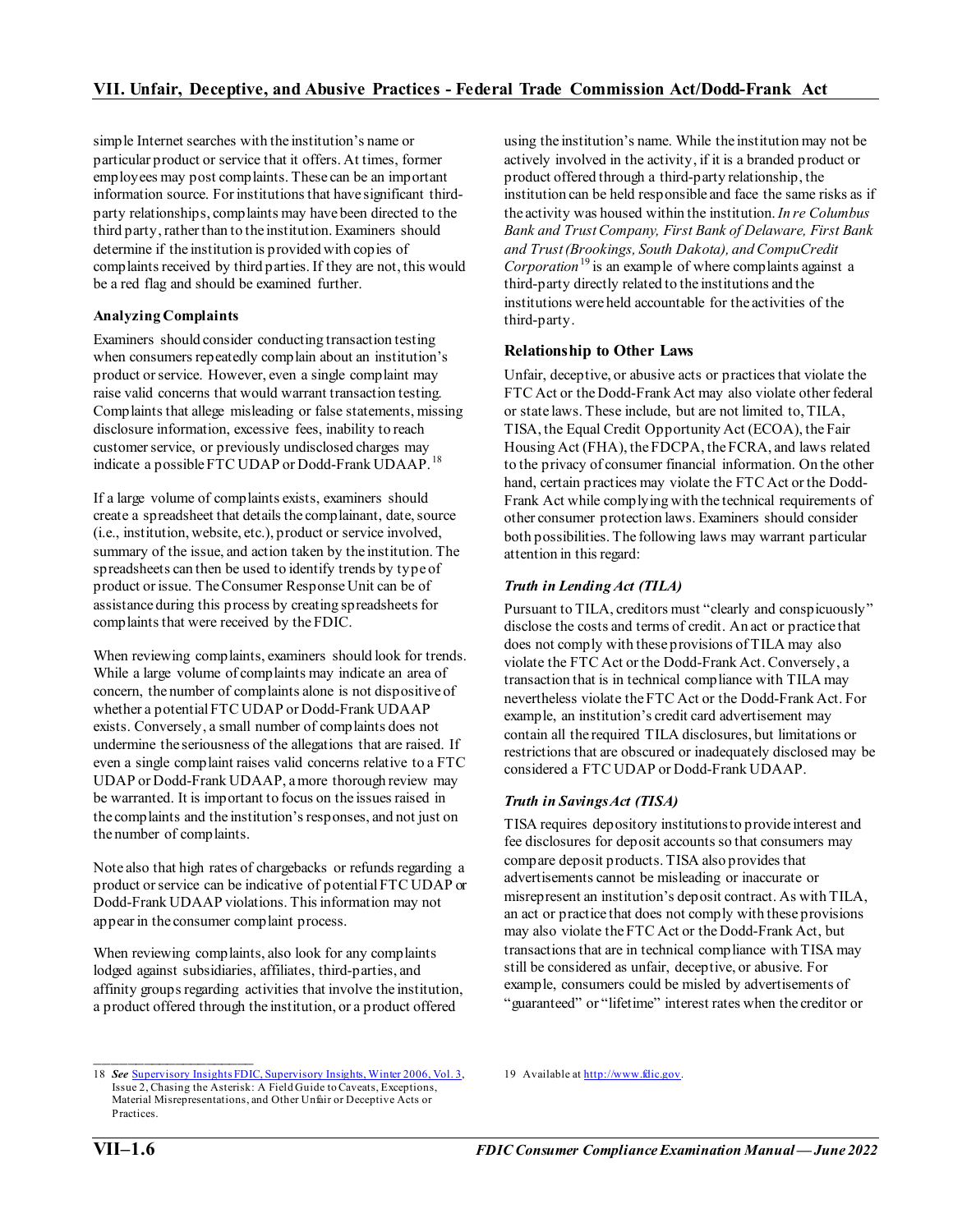depository institution intends to change the rates, even if the disclosures satisfy the technical requirements of TISA.

### *Equal Credit Opportunity (ECOA) and Fair Housing (FHA) Acts*

ECOA prohibits discrimination in any aspect of a credit transaction against persons on the basis of race, color, religion, national origin, sex, marital status, age (provided the applicant has the capacity to contract), the fact that an applicant's income derives from any public assistance program, and the fact that the applicant has in good faith exercised any right under the Consumer Credit Protection Act. The FHA prohibits creditors involved in residential real estate transactions from discriminating against any person on the basis of race, color, religion, sex, handicap, familial status, or national origin. FTC UDAPs and Dodd-Frank UDAAPs that target or have a disparate impact on consumers in one of these prohibited basis groups may violate the ECOA or the FHA, as well as the FTC Act or the Dodd-Frank Act. Moreover, some state and local laws address discrimination against additional protected classes, e.g., handicap in non-housing transactions, or sexual orientation. Such conduct may also violate the FTC Act or the Dodd-Frank Act.

## *Fair Debt Collection Practices Act (FDCPA)*

The FDCPA prohibits unfair, deceptive, and abusive practices related to the collection of consumer debts. Although this statute does not apply to institutions that collect their own debts in their own name, failure to adhere to the standards set by the FDCPA may violate FTC UDAP.<sup>[20](#page-6-0)</sup> Moreover, institutions that either affirmatively or through lack of oversight permit a third-party debt collector acting on their behalf to engage in deception, harassment, or threats in the collection of monies due may be exposed to liability for participating in or permitting a FTC UDAP.

# *Fair Credit Reporting Act (FCRA)*

 $\mathcal{L}_\text{max}$  and  $\mathcal{L}_\text{max}$  and  $\mathcal{L}_\text{max}$ 

The FCRA contains significant responsibilities for institutions that obtain and use information about consumers to determine the consumer's eligibility for products, services, or employment; share such information among affiliates; and furnish information to consumer reporting agencies. The FCRA was substantially amended with the passage of the Fair and Accurate Credit Transactions Act (FACT Act) in 2003, which contained many new consumer disclosure requirements as well as provisions to address identity theft. Violations of the FCRA may also be considered as a FTC UDAP or Dodd-Frank UDAAP. For example, obtaining and using unsolicited medical information (outside of the exceptions provided by the rule) to make credit decisions may also be considered as unfair.

#### *Privacy of Consumer Financial Information*

Regulation P (12 CFR Part 1016.12) prohibits an institution or its affiliates from disclosing a customer's account number or similar access code for a credit card, deposit, or transaction account to a nonaffiliated third party for use in telemarketing, direct mail marketing, or other marketing through electronic mail. There are only three exceptions to this prohibition. A financial institution may disclose its customers' account numbers to: (1) a consumer reporting agency; (2) its agent to market the institution's own products or services, provided that the agent is not authorized to directly initiate charges to the account; or (3) another participant in a private label credit card or an affinity or similar program involving the institution. Depending upon the totality of the circumstances, an institution that does not comply with these requirements may be also engaging in FTC UDAPs.<sup>[21](#page-6-0)</sup>

# **Examination Procedures**

## **Examination Objectives**

- 1. To assess the quality of the financial institution's compliance management systems, internal controls, and policies and procedures for avoiding unfair, deceptive, or abusive acts or practices.
- 2. To identify products, services, or activities that materially increase the risk of being unfair, deceptive, or abusive.
- 3. To gather facts that help determine whether a financial institution's products, services, programs, or operations are likely to be unfair, deceptive, or abusive.

## **General Guidance**

During pre-examination planning, examiners should determine if transaction-related testing is warranted for one or more of the institution's products or services. Also, examiners should be alert to possible FTC UDAPs and Dodd-Frank UDAAPs throughout an examination, including when reviewing specific products or services for compliance with other consumer compliance regulatory requirements.

The following risk assessment and transaction-related examination procedures should be used, as appropriate, to assist examiners in recognizing potential FTC UDAPs and Dodd-Frank UDAAPs, analyzing potential issues, and determining an appropriate response.

#### **Risk Assessment Procedures**

The risk assessment process should begin during the preexamination planning stage, when the institution is first contacted to discuss the Compliance and Information Document Request (CIDR). The CIDR can then be customized to request information that is needed to determine the

<span id="page-6-0"></span><sup>&</sup>lt;sup>20</sup> The same conduct could also violate Dodd-Frank UDAAP; however, interpretive authority for the Dodd-Frank Act rests with the CFPB.

<sup>&</sup>lt;sup>21</sup> The same conduct could also violate Dodd-Frank UDAAP; however, interpretive authority for the Dodd-Frank Act rests with the CFPB.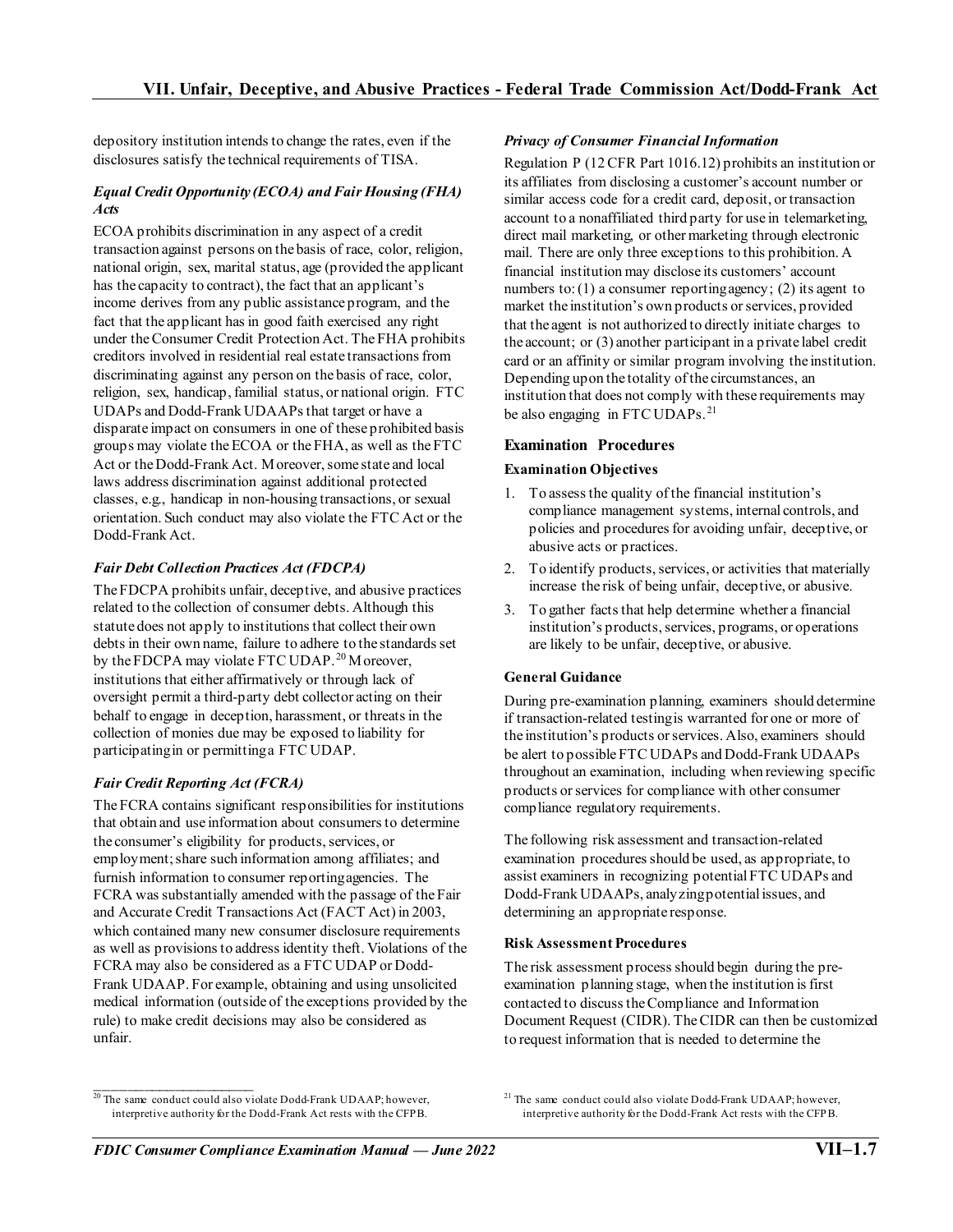institution's risk profile for potential FTC UDAPs and Dodd-Frank UDAAPs.

*Institutions with increased risk*: Institutions may have a higher risk profile for potential FTC UDAP or Dodd-Frank UDAAP violations if they introduce new products or services, especially those targeting individuals who are financially unsophisticated, vulnerable to financial abuse, or financially distressed. Risks may increase when an institution introduces a new delivery channel, a complex product, or a new activity, or when staff is not sufficiently qualified or trained. As in other areas, the strength of an institution's CMS, such as strong management controls, effective training, and on-going monitoring, is a mitigating factor.

*Institutions with limited risk:* Many institutions have low risk profiles for potential FTC UDAP or the Dodd-Frank UDAAP violations and would not generally require transaction testing. These include institutions that do not offer products associated with increased incidence of complaints, violations, chargebacks, or risk of consumer harm; have not introduced any new products; and have no consumer complaints (or a limited number of consumer complaints that are unrelated to FTC UDAP or Dodd-Frank UDAAP). However, examiners should be alert to possible FTC UDAPs or Dodd-Frank UDAAPs throughout an examination, including when reviewing specific products or services for compliance with other consumer compliance regulatory requirements.

#### **Transaction-Related Examination Procedures**

If, upon conclusion of the risk assessment procedures, risks requiring further investigation are noted, examiners should conduct transaction testing, as necessary. Use examiner judgment in deciding whether to sample individual products, services, or marketing programs. Increase the sample to achieve confidence that all aspects of the financial institution's products and services are sufficiently reviewed.

An FTC UDAP or Dodd-Frank UDAAP analysis is factspecific and cannot be based on a particular checklist; however, transaction-related examination procedures fall into the following general categories: marketing and disclosures, availability of credit, availability of advertised terms, repricing and other changes, servicing, and collections.

The following are examples of items that should be reviewed, as applicable:

- Advertisement and marketing documentation
- New product development documentation
- Documentation of software testing
- Procedural manuals, including those for servicing and collections
- Customer disclosures, notices, agreements, and periodic statements for each product and service reviewed
- Account statements
- Agreements with third-parties
- Compensation programs
- Promotional materials
- Telemarketing and customer service scripts
- Recorded calls for telemarketing or collections
- Organization charts and process workflows
- Relevant marketing and advertising materials, including website pages
- Relevant disclosures and customer contracts
- Collection scripts and notices
- Relevant training materials
- Relevant software algorithms or parameters
- Consumer complaint files

### **Collaboration with Others**

#### **Regional Examination Specialists**

Examiners should follow field office, regional, and national consultation procedures, including contacting the appropriate Regional Examination Specialists for assistance in determining whether unfair, deceptive, or abusive acts or practices have occurred.

#### **Legal Division (Legal)**

Following applicable protocol, examiners are encouraged to consult with Regional or Washington Office Legal, as appropriate, as early as possible when potential violations of the FTC Act or the Dodd-Frank Act are identified. Legal staff can provide valuable assistance to examiners during the onsite examination, including advising examiners on the types of documentation that should be obtained and developing interview questions.

#### **Risk Management Supervision**

Following regional protocol, examiners should consider if a potential violation of the FTC Act or the Dodd-FrankAct could have an impact on the safety and soundness of the bank and alert risk management staff accordingly. This may warrant a joint onsite presence at the institution, request for additional information or other appropriate supervisory action.

#### **Policy and Research Branch**

The Policy and Research Branch can provide assistance in conducting an analysis of large amounts of customer data. Examiners should follow regional and Washington consultation procedures in seeking assistance from Policy and Research.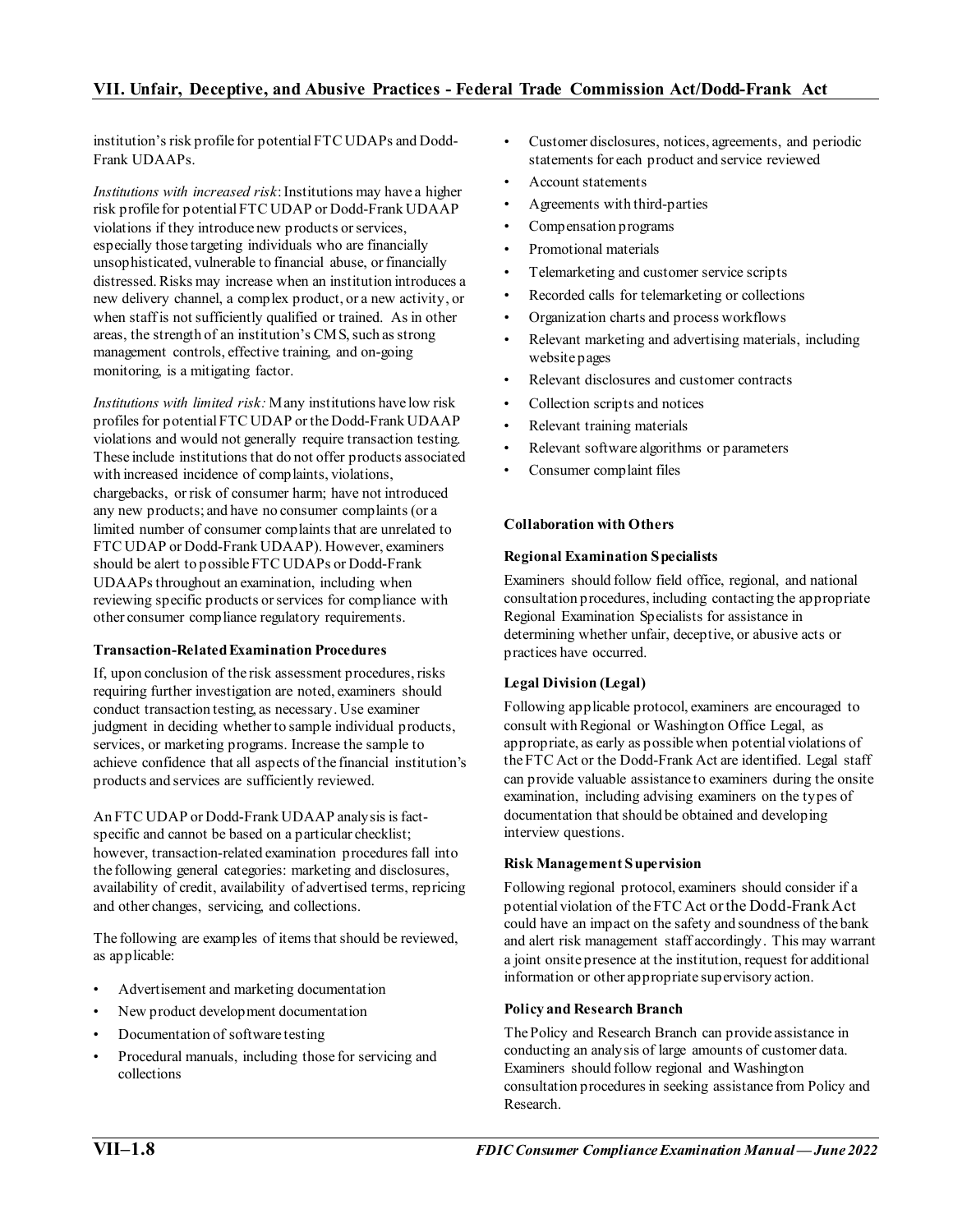#### **Documentation**

Documentation of potential FTC UDAP or Dodd-Frank UDAAP violations is extremely important. The following guidance should be used to facilitate review of a potential violation:

- 1. Create an inventory of documentary evidence gathered and interviews conducted.
- 2. Create chronologies or charts to explain complex fact patterns.
- 3. For printed materials (marketing, solicitations, disclosures), an original, unmarked copy should be maintained.
- 4. For websites, print copies or save the webpages electronically as soon as possible. Websites are easily altered, so versions of the website that support the case must be preserved by the examiner. When possible save webpages electronically such as a PDF. The electronically saved copy should be formatted such that the following information is included: window title, URL, date, time, page number, total number of pages. In cases where the website includes links for additional information, notate the page succession.
- 5. If consumer complaints are voluminous, create spreadsheets or summaries. Refer to the Analyzing Complaints section for additional guidance.
- 6. Indicate the type of institution reports that are available. For those documents received, notate why it was obtained, how it was received, when, and from whom.
- 7. Maintain a final, typed version of the interview notes. All examiners that participated in the interview should review the notes and attest to their accuracy. Consider having the interviewee review the notes.
- 8. During the examination, the examiner should consider the types of corrective actions that may be pursued. For cases where restitution to consumers may be necessary, the examiner should obtain information needed to identify and estimate restitution.
- 9. If the potential violation involves an affiliate or third party, obtain the information and documentation needed to determine whether an affiliate is an IAP. Refer to the IAP examination procedures for further information and guidance.
- 10. The following includes a list of other documents that are generally needed:
	- Income reports
	- Third-party contracts
	- Relevant board minutes
	- Relevant audit reports
	- Due diligence records
	- Training materials
- Telemarketing and customer service scripts
- Software parameters
- Account agreements
- Collection scripts and notices
- Consumer communications and notifications
- Billing Statements

## **Corrective Actions to be Considered for Violations of Section 5 FTC Act or Sections 1031 and 1036 of the Dodd-Frank Act**

As with any violation of law or regulation, the response to a violation of Section 5 of the FTC Act and Sections 1031 and 1036 of the Dodd-Frank Act will depend on a number of factors, including:

- The nature of the violation;
- Whether it is a repeat violation or a variation of a previously cited violation;
- The harm, or potential harm, suffered by consumers;
- The number of parties affected; and
- The institution's overall compliance posture and history, both in general and with respect to FTC UDAP and Dodd-Frank UDAAP.

Level 3 or Level 2 violations may result in a downgrade of the institution's compliance and CRA ratings and potentially, the institution's risk management rating. In determining the overall CRA rating for an institution, examiners consider evidence of discrimination or other illegal acts, including violations of Section 5 of the FTC Act or Sections 1031 or 1036 of the Dodd-Frank Act.

In addition to determining a violation's impact on the institution's compliance and CRA ratings, examiners must consider corrective actions that should be taken. These may include requiring the discontinuance of the act or practice, restitution to consumer and business customers, informal or formal enforcement actions, and assessment of a civil money penalty. Examiners should refer to the Formal and Informal Enforcement Actions Manual in the references section below for additional guidance.

# **List of Resources**

This list includes references that are cited in the text, as well as additional resources that may be useful to examiners.

#### **Agency Issuances**

- [Interagency Guidance: Deposit-Reconciliation](https://www.fdic.gov/news/news/financial/2016/fil16035.html) [Practices](https://www.fdic.gov/news/news/financial/2016/fil16035.html) (FIL 35-2016).
- [Interagency Guidance Regarding Unfair or](https://www.fdic.gov/news/news/financial/2014/fil14044.html) [Deceptive Credit Practices](https://www.fdic.gov/news/news/financial/2014/fil14044.html) (FIL 44-2014).